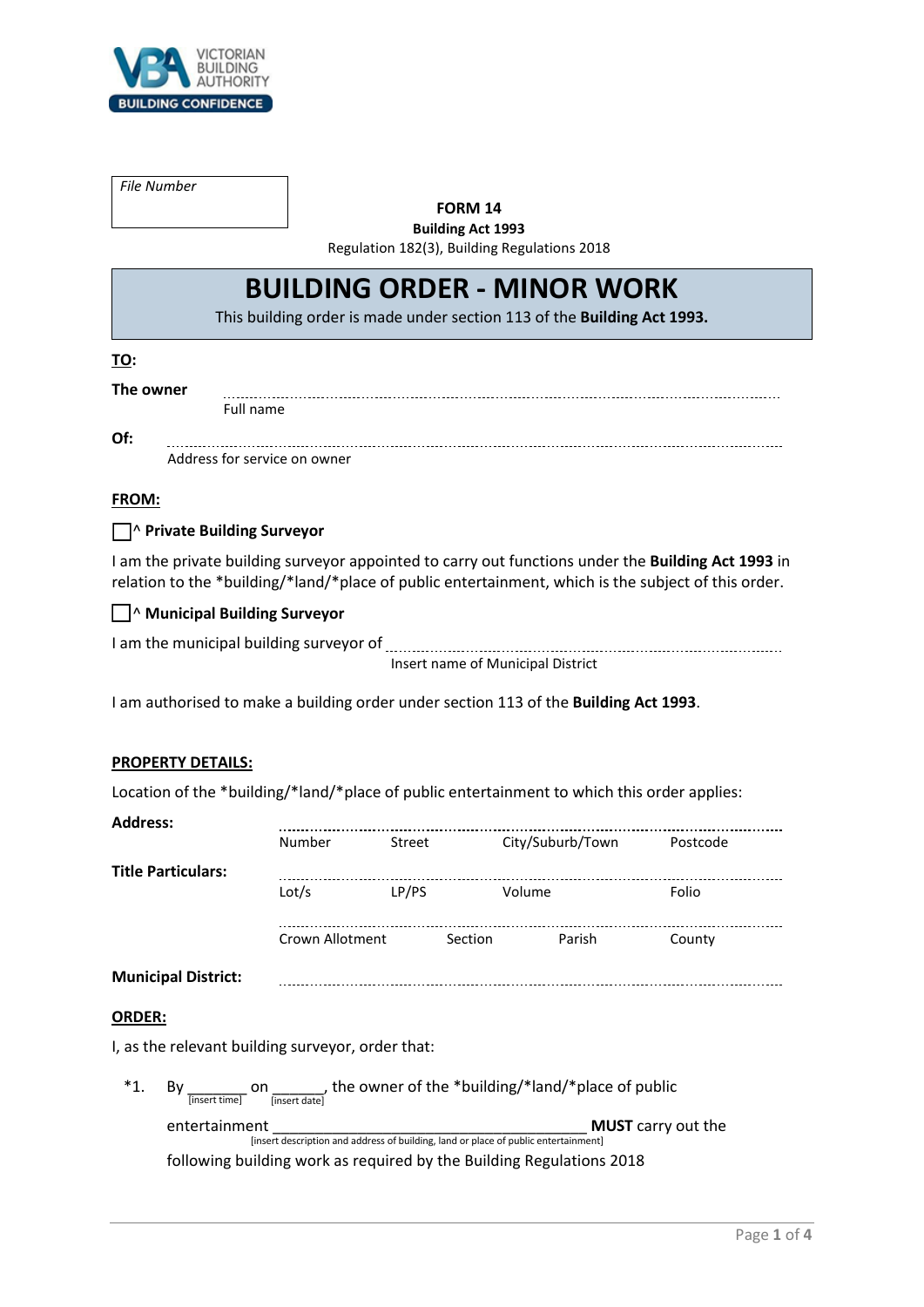|        | clauses of the BCA].                                                                                  |      | finsert detailed description of work required to be carried out by the Regulations, including the BCA. Include references to the relevant regulation(s) and/or                                     |                                                                                                                             |                                                                                                                                                                                       |  |  |
|--------|-------------------------------------------------------------------------------------------------------|------|----------------------------------------------------------------------------------------------------------------------------------------------------------------------------------------------------|-----------------------------------------------------------------------------------------------------------------------------|---------------------------------------------------------------------------------------------------------------------------------------------------------------------------------------|--|--|
| *2.    |                                                                                                       |      |                                                                                                                                                                                                    | By $\frac{1}{\text{[insert time]}}$ on $\frac{1}{\text{[insert date]}}$ , the owner of the *building/*land/*place of public |                                                                                                                                                                                       |  |  |
|        | entertainment                                                                                         |      | [insert description and address of building, land or place of public entertainment]                                                                                                                |                                                                                                                             | <b>MUST</b> carry out the following                                                                                                                                                   |  |  |
|        | protection work                                                                                       |      |                                                                                                                                                                                                    |                                                                                                                             |                                                                                                                                                                                       |  |  |
| work]. |                                                                                                       |      |                                                                                                                                                                                                    |                                                                                                                             | [insert detailed description of protection work required to be carried out by this order, including details of adjoining property that will receive the benefit of this               |  |  |
| *3.    |                                                                                                       |      | By $\frac{1}{\left[\text{insert time}\right]}$ on $\frac{1}{\left[\text{insert date}\right]}$ , the owner of the *building/*land/*place of public                                                  |                                                                                                                             |                                                                                                                                                                                       |  |  |
|        | entertainment                                                                                         |      |                                                                                                                                                                                                    |                                                                                                                             | <b>MUST</b> carry out the                                                                                                                                                             |  |  |
|        |                                                                                                       |      |                                                                                                                                                                                                    |                                                                                                                             | Entert description and address of building, land or place of public entertainment]<br>following other work as required by the Building Regulations 2018 in relation to the *building/ |  |  |
|        | *land/*place of public entertainment                                                                  |      |                                                                                                                                                                                                    |                                                                                                                             |                                                                                                                                                                                       |  |  |
|        | clauses of the BCA].<br><b>INSPECTION DETAILS:</b>                                                    |      | *The date and time of any inspection of the *building/*land/*place of public entertainment carried                                                                                                 |                                                                                                                             | [insert detailed description of other work required to be carried out by the Regulations, including the BCA. Include references to the relevant regulation(s) and/or                  |  |  |
|        |                                                                                                       |      | out by myself as the relevant building surveyor was-                                                                                                                                               |                                                                                                                             |                                                                                                                                                                                       |  |  |
|        |                                                                                                       |      |                                                                                                                                                                                                    |                                                                                                                             |                                                                                                                                                                                       |  |  |
|        | [list any inspections carried out by the relevant building surveyor]<br>conducted the inspection are- |      | *The date and time of any inspection/s relied on by myself as the relevant building surveyor for the<br>purpose of making this order, and the name and qualifications of the person or persons who |                                                                                                                             |                                                                                                                                                                                       |  |  |
|        |                                                                                                       |      |                                                                                                                                                                                                    |                                                                                                                             |                                                                                                                                                                                       |  |  |
|        | Inspected by:                                                                                         |      |                                                                                                                                                                                                    |                                                                                                                             |                                                                                                                                                                                       |  |  |
|        |                                                                                                       | Name | Qualifications/Job title                                                                                                                                                                           |                                                                                                                             | RBP number                                                                                                                                                                            |  |  |
|        |                                                                                                       |      |                                                                                                                                                                                                    |                                                                                                                             |                                                                                                                                                                                       |  |  |

[list details of any inspections relied on by the relevant building surveyor]

## **REASON(S) WHY THIS ORDER WAS MADE:**

In accordance with section 113 of the **Building Act 1993**, I am of the opinion that—

\***The work required by this order is of a minor nature.**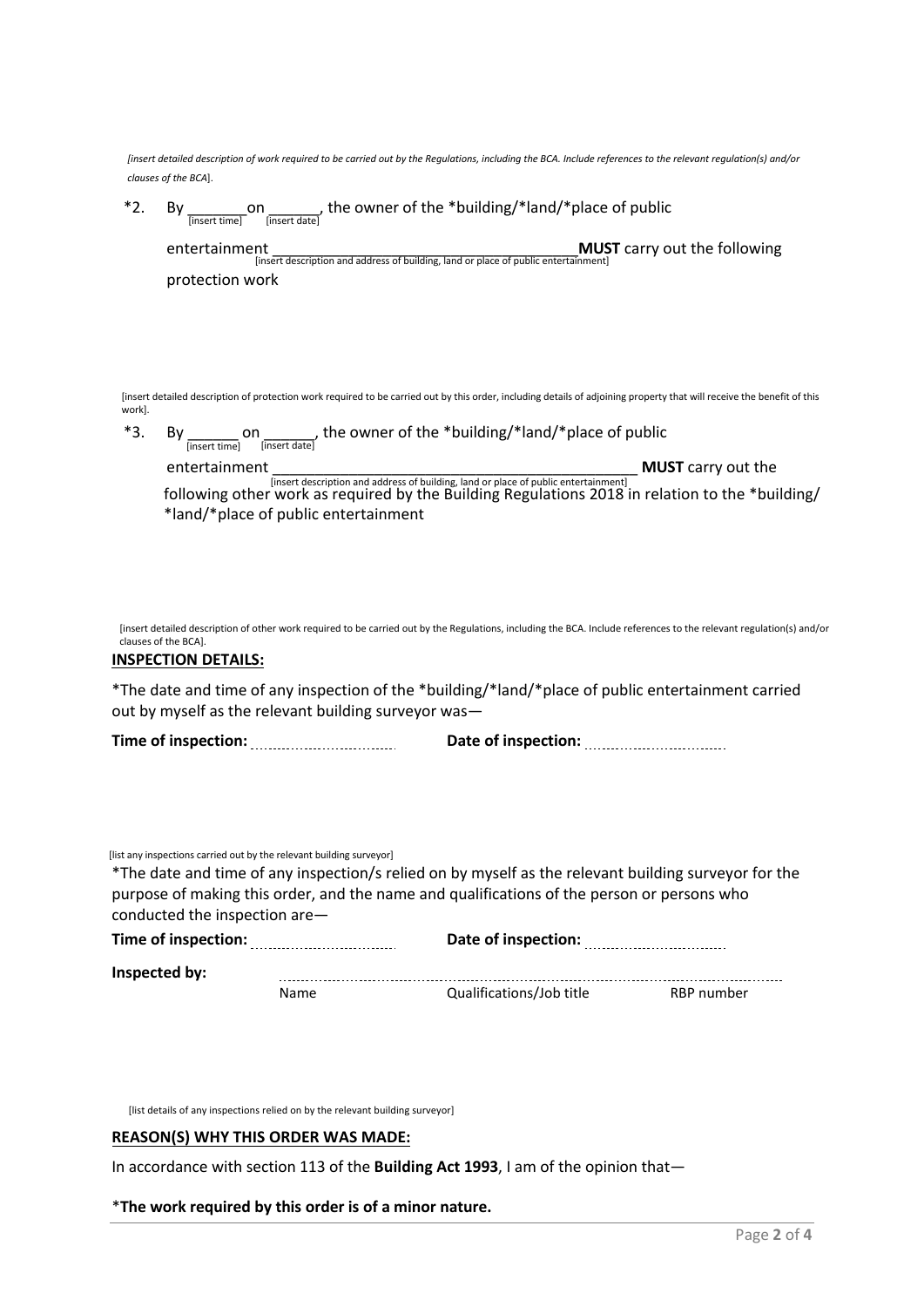| *Building work of a minor nature is required to be carried out                        |                 |
|---------------------------------------------------------------------------------------|-----------------|
|                                                                                       |                 |
|                                                                                       |                 |
|                                                                                       |                 |
|                                                                                       |                 |
|                                                                                       |                 |
| [state reason(s) why building work of a minor nature is required to be carried out]   |                 |
| *Protection work of a minor nature is required to be carried out                      |                 |
|                                                                                       |                 |
|                                                                                       |                 |
|                                                                                       |                 |
|                                                                                       |                 |
|                                                                                       |                 |
| [state reason(s) why protection work of a minor nature is required to be carried out] |                 |
| *Other work of a minor nature is required to be carried out                           |                 |
|                                                                                       |                 |
|                                                                                       | [describe work] |
|                                                                                       |                 |
|                                                                                       |                 |
|                                                                                       |                 |
|                                                                                       |                 |
|                                                                                       |                 |
| [state reason(s) why the other work is required to be carried out]                    |                 |
| <b>BUILDING ORDER MADE BY:</b>                                                        |                 |
| Name and RBP number                                                                   |                 |
|                                                                                       |                 |
|                                                                                       |                 |
|                                                                                       |                 |
|                                                                                       |                 |
|                                                                                       |                 |
|                                                                                       |                 |
|                                                                                       |                 |
|                                                                                       |                 |
|                                                                                       |                 |
| ^ Select as applicable                                                                |                 |

\* Delete if inapplicable